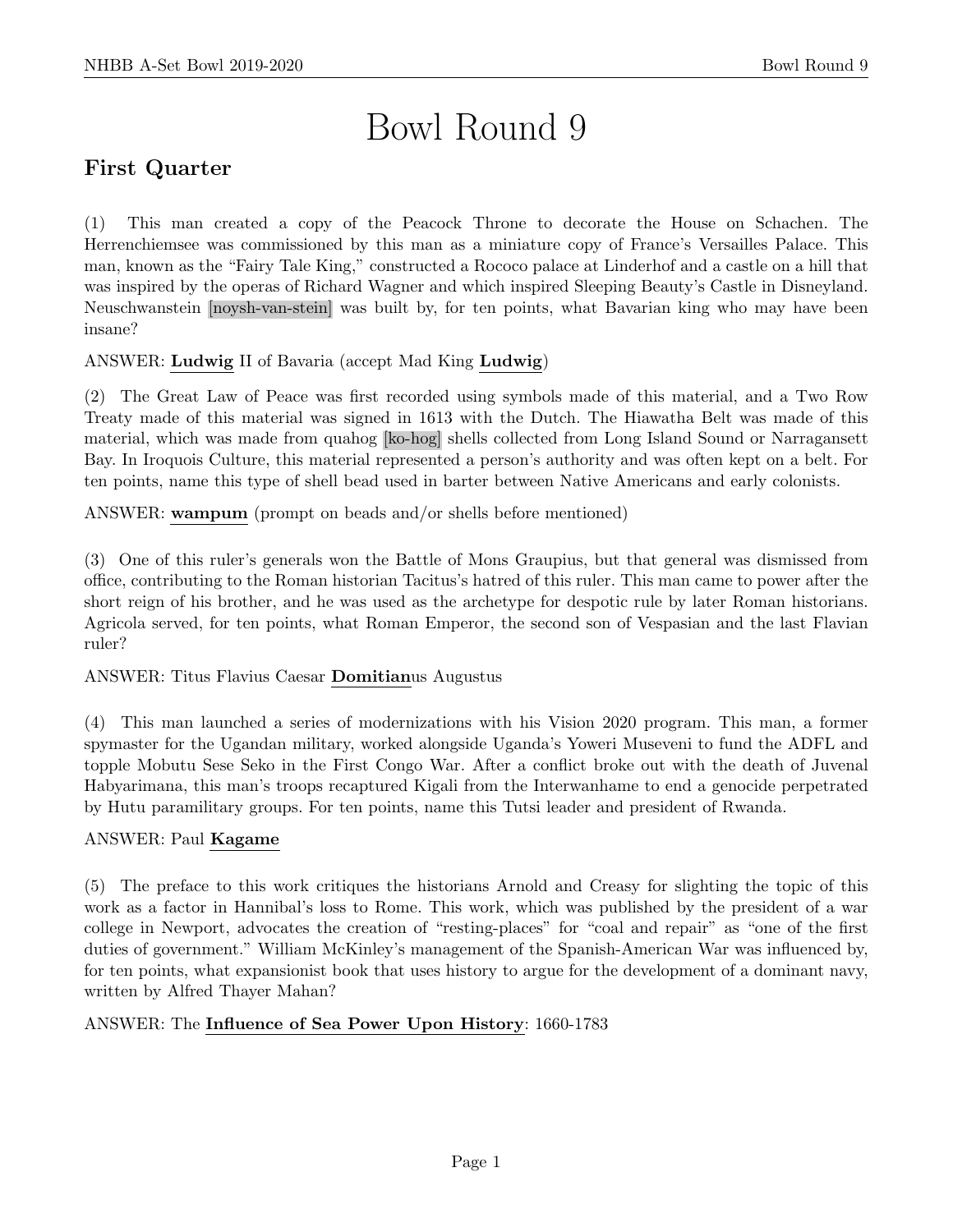(6) Land sold and mortgaged by a member of this family was the subject of *Bryan v. Kennett*, the so called "ratification" of the Louisiana Purchase by the Supreme Court. Another member of this family fought Haden Edward's Fredonian Rebellion and denounced Article 13 banning slavery. This family, which led the "Old 300" as *empresarios*, included a man who lost an 1836 election to Sam Houston. For ten points, name this family which includes Moses and his son, Stephen, the "Father of Texas."

#### ANSWER: Austin family (accept Stephen Austin or Moses Austin)

(7) According to Edward Hall's Chronicle, Lord Wenlock was killed with an axe during this battle after failing to support an allied force in the "Bloody Meadow." After this battle, many soldiers drowned while trying to cross the Swilgate River. Edward of Westminster was executed after this battle, making him the only English heir apparent to die in battle. For ten points, name this 1471 victory for Edward IV over the Duke of Somerset that led to the capture of Margaret of Anjou.

#### ANSWER: Battle of Tewkesbury

(8) This leader controversially canceled the GSOMIA intelligence-sharing agreement during a trade dispute with Japan. This man, who served in a support role during Operation Paul Bunyan, defeated Hong Jun-pyo in an election to succeed acting leader Hwang Kyo-ahn after a scandal involving the daughter of a shamanistic cult extorting bribes. The Singapore summit between Donald Trump and Kim Jong Un was mediated by, for ten points, what man who succeeded the impeached Park Geun-hye in 2017 as president of South Korea?

#### ANSWER: Moon Jae-in

(9) The best-selling book of Jules Archer focuses on this conspiracy, which J.P. Morgan's executive Thomas Lamont dismissed as "perfect moonshine." One man claimed that Gerald MacGuire paid regular visits to his hotel room to discuss this conspiracy, which was investigated by the McCormack-Dickstein Committee. Hiram Johnson was to be installed as dictator as part of this conspiracy, which was detailed in Congressional testimony in 1934 by Major General Smedley Butler. For ten points, name this alleged conspiracy in which Franklin Roosevelt would have been overthrown by well-funded conspirators.

ANSWER: Business Plot (prompt on descriptions of a coup d'etat against FDR)

(10) In this civilization, the high priest was required to resign upon the death of his wife, who was responsible for the Argei rituals. A woman in this civilization was said to have dragged a statue of Cybele through a sandbar. This civilization operated a temple whose gates were closed during times of peace and opened during war. The two faced god Janus, Minerva, and Vulcan were worshiped in, for ten points, what civilization whose chief god was Jupiter?

ANSWER: ancient Rome (accept Roman Empire and/or Roman Republic)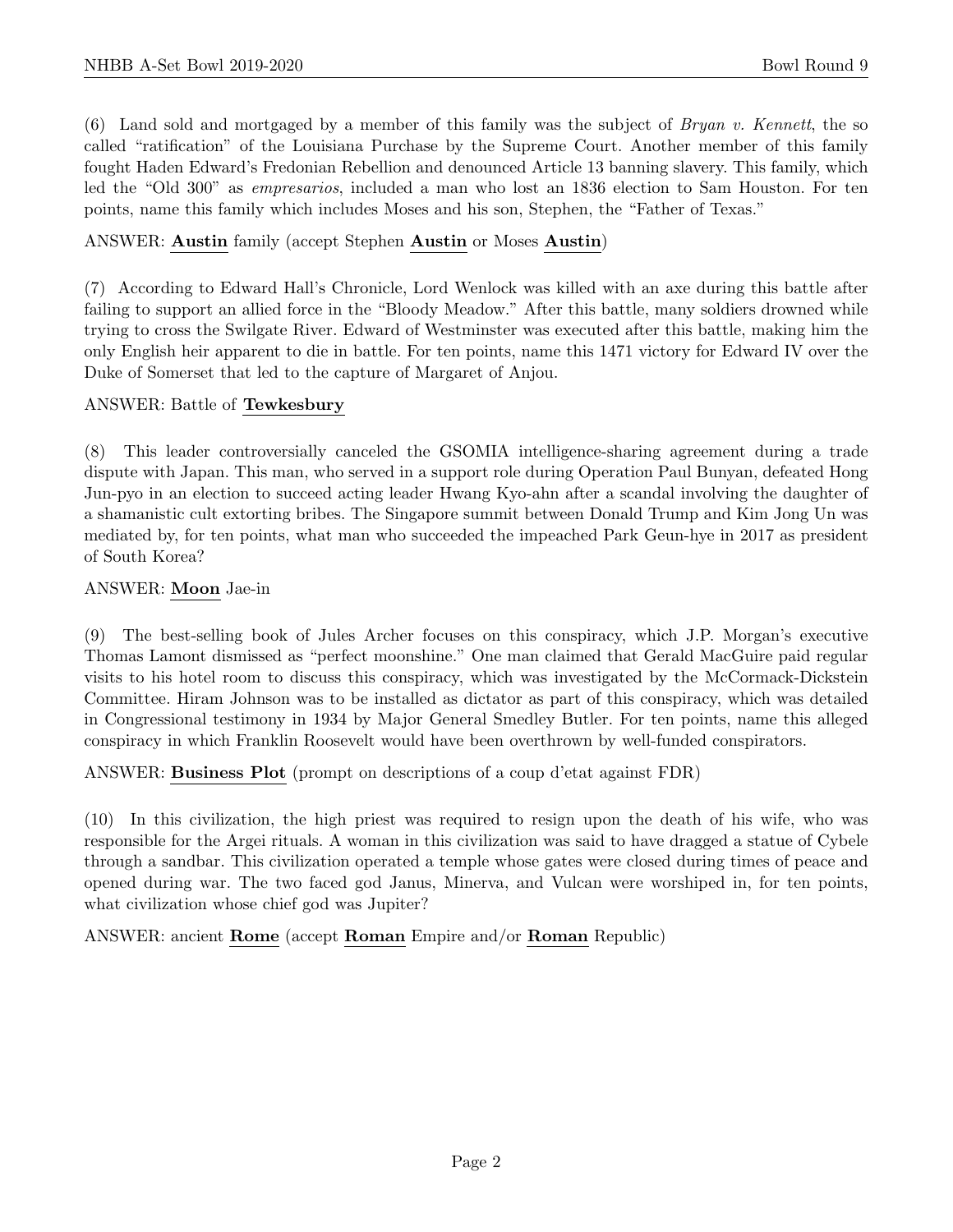## Second Quarter

(1) This man's son Thomas was thought to have been shown in the Sedgeford Hall portrait; the painting actually shows Osceola's son and wife. Richard Buck officiated this man's first marriage to a woman whose conversion was performed by Alexander Whitaker. This man established Varina Farms across from Thomas Dale's Henricus township on the James River. For ten points, name this Englishman who developed a strain of tobacco in Virginia, where he married Pocahontas.

#### ANSWER: John Rolfe

BONUS: Rolfe gave his strain of tobacco this geographically-inspired name, based on one of Sir Walter Raleigh's lesser known expeditions.

ANSWER: Orinoco tobacco (accept Orinoco River)

(2) An image near the top left of one of these artworks shows seven black stars and a blue figure blowing a trumpet in a depiction of the Dark Day of May 19, 1780. Harriet Powers created Pictorial and Bible versions of these artworks. Two of these artworks, Echoes of Harlem and Who's Afraid of Aunt Jemima? were created by Faith Ringgold. One of these artworks organized by the NAMES Project commemorates victims of AIDS by displaying their names on three-foot by six-foot interlocking panels. For ten points, name these cloth artworks that are often used as blankets.

ANSWER: quilts (prompt on blanket before it is mentioned; prompt on cloth art or similar)

BONUS: The collaborative International Honor Quilt is an international project currently housed at the University of Louisville and planned by this modern American artist, who planned the quilt to enhance her feminist piece The Dinner Party.

ANSWER: Judy Chicago (accept Judith Sylvia Cohen)

(3) During this battle, Ugrin Csák's [CHOCK'S] troops were lured into a swamp. Two days before this battle, Henry II the Pious of Silesia had been beaten and decapitated. This battle, which occurred after a Cuman migration, featured a winning plan similar to that at the Kalka River. Batu attacked Béla IV's troops on pontoon bridges at this battle, after which Esztergom was raided and Transylvania was occupied. Hungary was sacked after, for ten points, what 1241 victory on the Sajo River for Subutai and the Mongols, their deepest incursion into Europe?

ANSWER: Battle of Mohi (accept Battle of Sajó River before mentioned; accept Battle of Tisza River)

BONUS: Two days prior to the Battle of Mohi, Henry II of Silesia had been defeated by the Mongols at this battle. Wenceslaus I of Bohemia was one day late to stop the carnage.

ANSWER: Battle of Legnica (accept Battle of Liegnitz; accept Battle of Wahlstatt)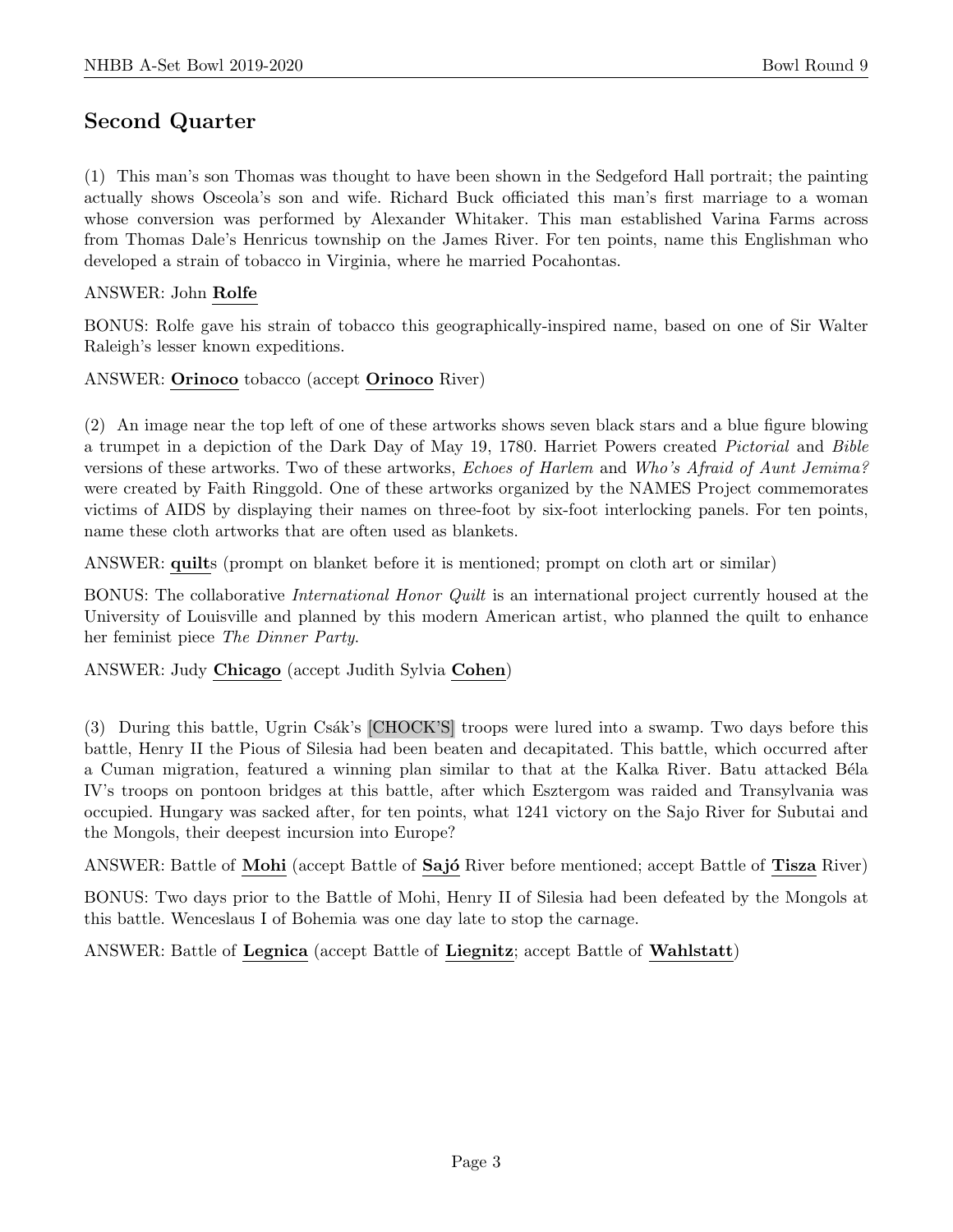(4) Just prior to this event, news cameras picked up someone repeatedly yelling "Pusila!" The man blamed for this event, Rolando Galman, may have been operating on orders given by Rodolfo Salas. In the aftermath of this event, Doña Aurora had the funeral home not embalm the body so that the public could see "what they did to my son." This attack prompted a widow to run in a 1986 election in which accusations of fraud led to the People Power Revolution. Ferdinand Marcos possibly ordered, for ten points, what 1983 assassination of a Philippine politician?

ANSWER: assassination (or death, shooting, etc.) of Beningo "Ninoy" Aquino Jr.

BONUS: This general and Chief of Staff of the Philippines Armed Forces was indicted in the Marcos-led investigation into the assassination, but acquitted in 1985. This man asked Marcos for permission to shoot protesters in the People Power Revolution and went into exile with Marcos in Hawaii.

#### ANSWER: Fabian Ver

(5) These pieces most likely formed from clausula sections of plainchant melodies called organum, exemplified by the Notre Dame school. An isorhythmic piece in this genre titled "Nuper rosarum flores" was written for the consecration of the Florence Cathedral. Thomas Tallis' Spem in alium and Mozart's "Ave verum corpus" are examples of, for ten points, what polyphonic settings of sacred Latin texts, a genre of Renaissance music often contrasted with contemporary secular motets?

#### ANSWER: motets

BONUS: This 15th century composer honored Brunelleschi's work on the Florence Cathedral with "Nuper rosarum flores." This French composer of the Burgundian school was one of the last to use isorhythm.

#### ANSWER: Guillaume Dufay

(6) Failed canals in this region were built by Hamilton Disston, who reportedly purchased the largest amount of land ever by a single person. Land developer Richard Bolles supported development of this region, where the Tamiami Trail was built in 1928. The Army Corps of Engineers built the Hoover Dike and straightened the Kissimmee River here; each significantly damaged this region's ecosystem. The Seminoles were forced south into this region in the 19th century. Lake Okeechobee is north of, for ten points, what region of wetlands in southern Florida?

ANSWER: Everglades (prompt on descriptions of (wetlands in southern) Florida before mentioned)

BONUS: This man was elected governor of Florida in 1904 on a platform of draining and developing the Everglades. As governor, he suggested exiling all African-Americans from Florida; in recent years, there have been calls to rename a Florida county named for him.

ANSWER: Napoleon Bonaparte Broward (accept Broward County)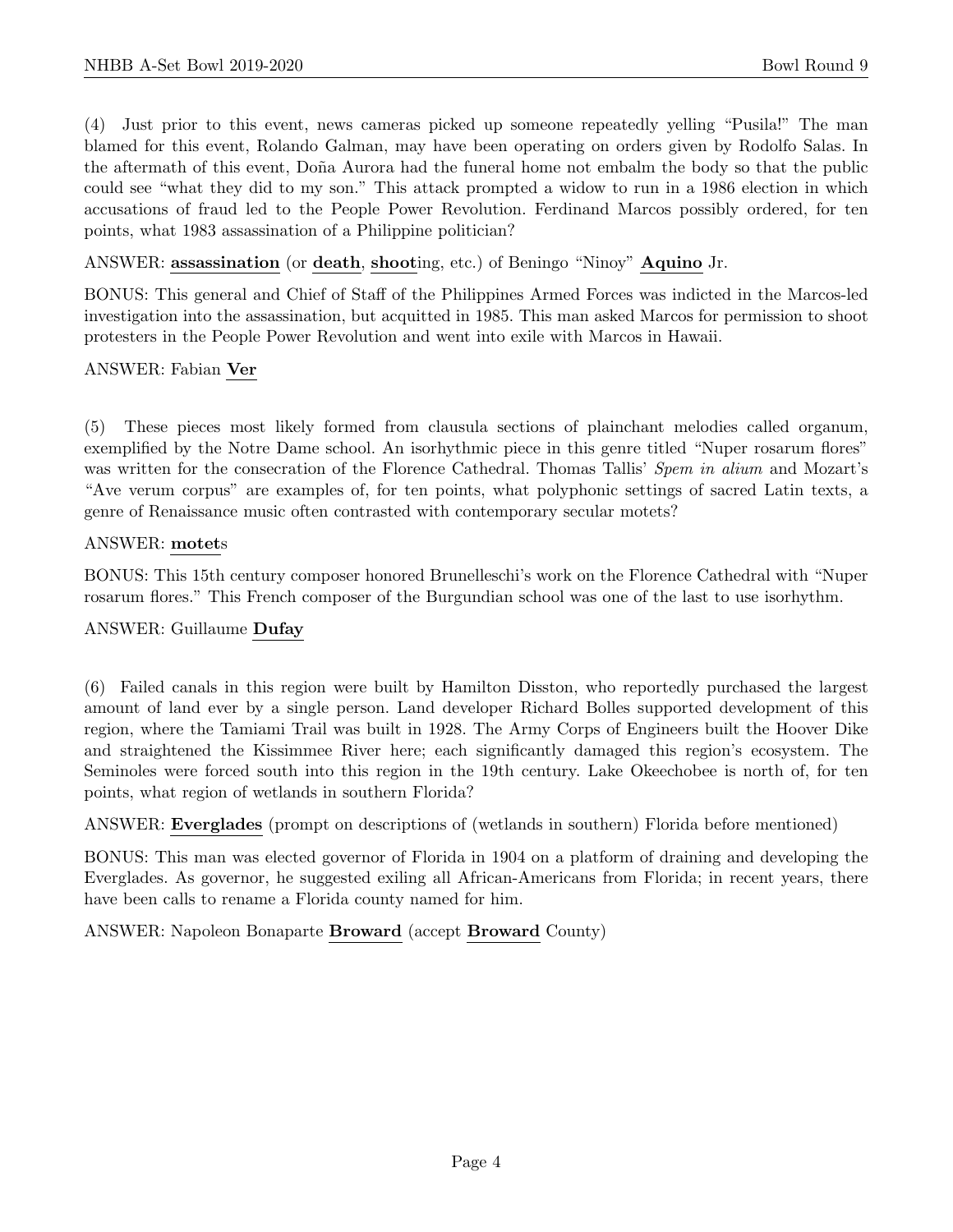(7) A Hanging Order was issued against this group after they led an uprising in the Penza area. "Temporary emergency measures" were used to justify the targeting of this group, which arose in the aftermath of the Stolypin reforms. In the 1910s, these people were labeled as "bloodsuckers [and] vampires" for failing to give up their grain to the government of Vladimir Lenin. Joseph Stalin's collectivization reforms targeted, for ten points, what class of wealthy Russian peasants?

ANSWER: kulaks (prompt on descriptions of wealthy Russian peasants)

BONUS: Kulak land was collectivized into Sovkhoz, or state-owned farms where workers were paid salaries, and into these jointly-owned community farms, where workers received profit sharing after selling its product to the state.

#### ANSWER: kolkhozes

(8) This woman, who organized a volunteer drive to assist the victims of the Ancash earthquake in Peru, was the first First Lady to give an address at a Republican nominating convention. This woman, who once remarked "I know only what I read in the newspapers," "doesn't have a mink coat," but "does have a respectable Republican cloth coat" according to a defensive speech given by her husband. This woman earned the nickname "Madame Ambassador" for her frequent international trips, including a notable visit to China. For ten points, name this successor to Lady Bird Johnson whose husband resigned after the Watergate Scandal.

ANSWER: Thelma Catherine "Pat" Nixon (prompt on "Nixon"; accept Thelma Catherine "Pat" Nixon; accept Thelma Catherine Ryan)

BONUS: This reporter praised Pat Nixon as the "warmest First Lady I covered." This woman, who served as a White House correspondent from 1961 to 2010 and uniquely had a personally assigned seat in the front row of the White House Briefing Room, abruptly retired after making antisemitic remarks.

ANSWER: Helen Thomas

# Third Quarter

The categories are ...

- 1. Ronald Reagan's Foreign Policy
- 2. Boudica
- 3. Mexican Revolution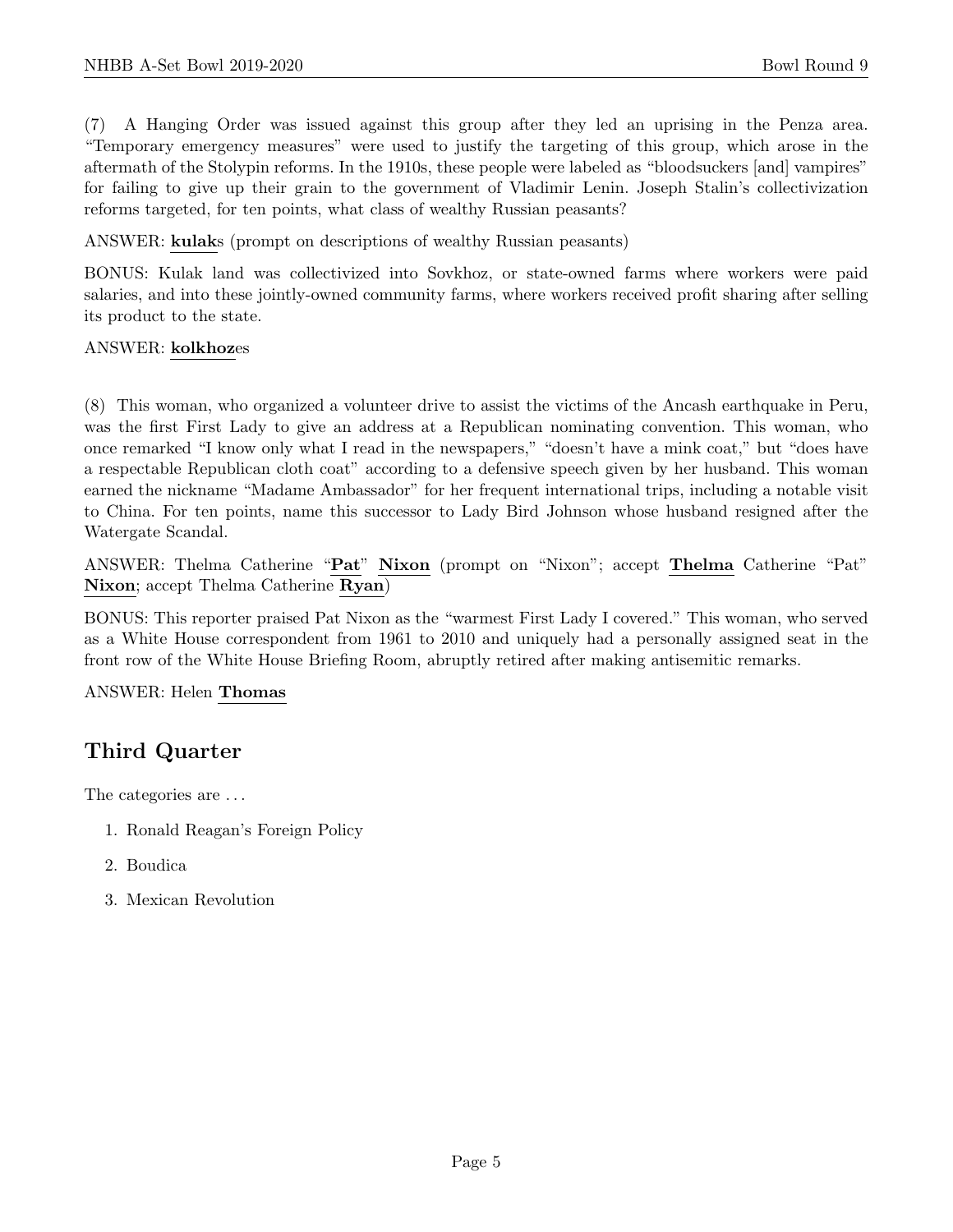#### Ronald Reagan's Foreign Policy

Name the...

(1) Russian premier told to "tear down" the Berlin Wall.

### ANSWER: Mikhail Gorbachev

(2) Space-based missile defense system sought by Reagan.

## ANSWER: Strategic Defense Initiative (accept SDI; accept Star Wars)

(3) South African cleric and Nobel laureate who condemned Reagan as "utterly racist" for refusing to fight apartheid.

ANSWER: Archbishop Desmond Tutu

(4) April 1986 terrorist attack in Germany that killed 2 US soldiers and led Reagan to bomb Libya.

ANSWER: West Berlin discotheque bombing (prompt on partial answers)

(5) Leader of the New Jewel Movement whose death led to the invasion of Grenada.

#### ANSWER: Maurice Bishop

(6) National Security Advisor who resigned after organizing the Iran-Contra affair with Oliver North; his conviction on obstruction charges was reversed.

#### ANSWER: John Poindexter

(7) German town where Reagan visited a cemetery and claimed that young SS troops were "victims of Nazism" in 1985.

#### ANSWER: Bitburg

(8) Central American dictator who Reagan claimed was "getting a bum rap" about his genocide of the Ixil and Maya people.

#### ANSWER: Efrain Rios Montt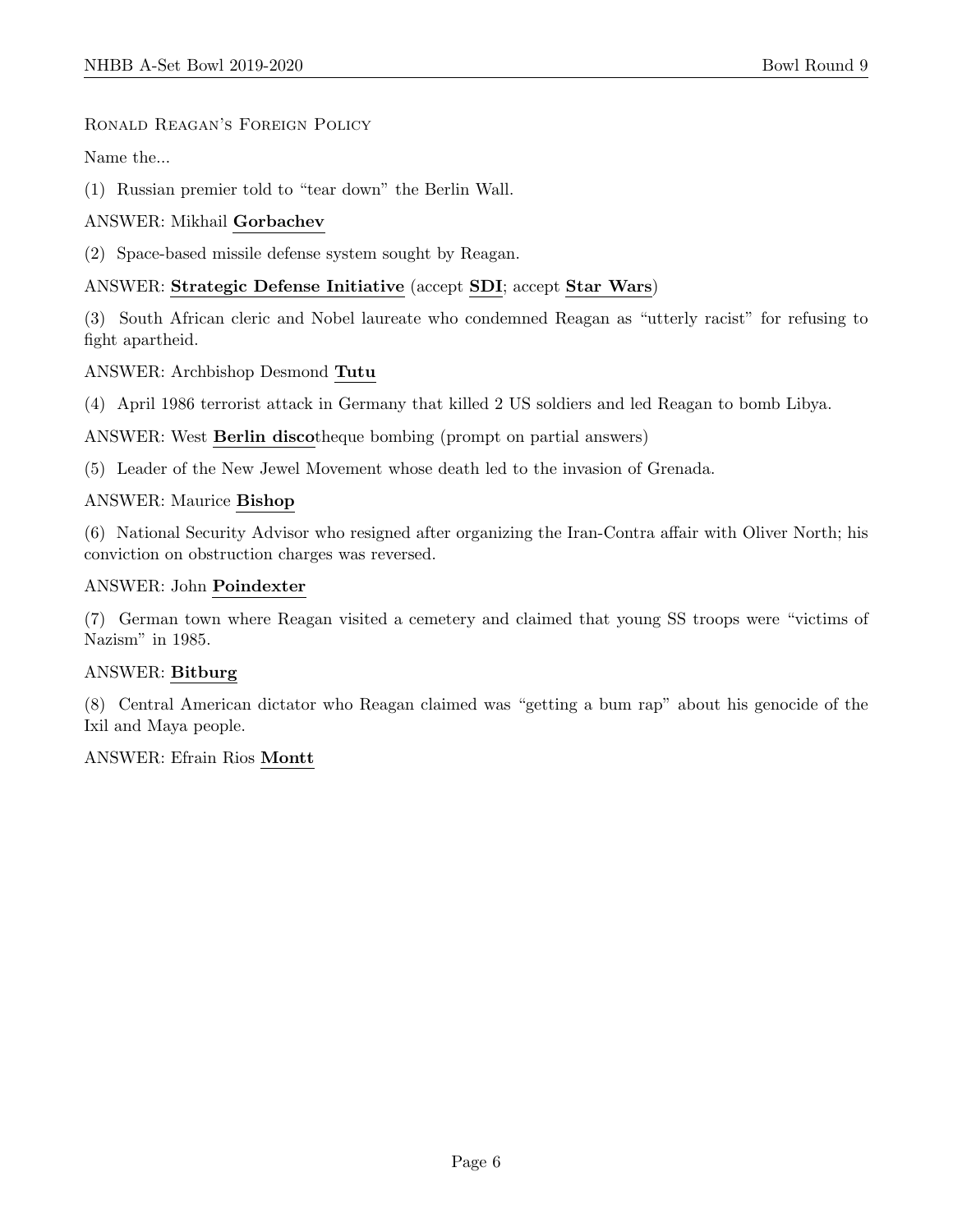#### **BOUDICA**

Name the...

(1) Roman territory where Boudica's rebels sacked Londinium in modern England.

#### ANSWER: Roman Britain (or Britannia)

(2) Roman emperor at the start of the conquest of Boudica's homeland in 43 AD.

ANSWER: Claudius (accept Tiberius Claudius Caesar Augustus Germanicus, but do not prompt on partial answers like "Caesar" alone)

(3) Roman historian of Agricola whose Annals discusses Boudica's revolt.

ANSWER: Publius Cornelius Tacitus (or Gaius Cornelius Tacitus)

(4) Celtic tribe that allied with Rome until they revolted under Boudica.

#### ANSWER: Iceni

(5) Capital of the Roman province that Boudica's forces torched before sacking Londinium.

#### ANSWER: Camulodunum

(6) Battle that ended Boudica's revolt, named for a Roman road's more modern name.

#### ANSWER: Battle of Watling Street

(7) Roman governor whose forces were severely outnumbered by Boudica's at that battle, but won anyway.

#### ANSWER: Gaius Suetonius Paulinus (accept either or both underlined names)

(8) Husband of Boudica whose will was ignored by the Romans, triggering her revolt.

#### ANSWER: Prasutagus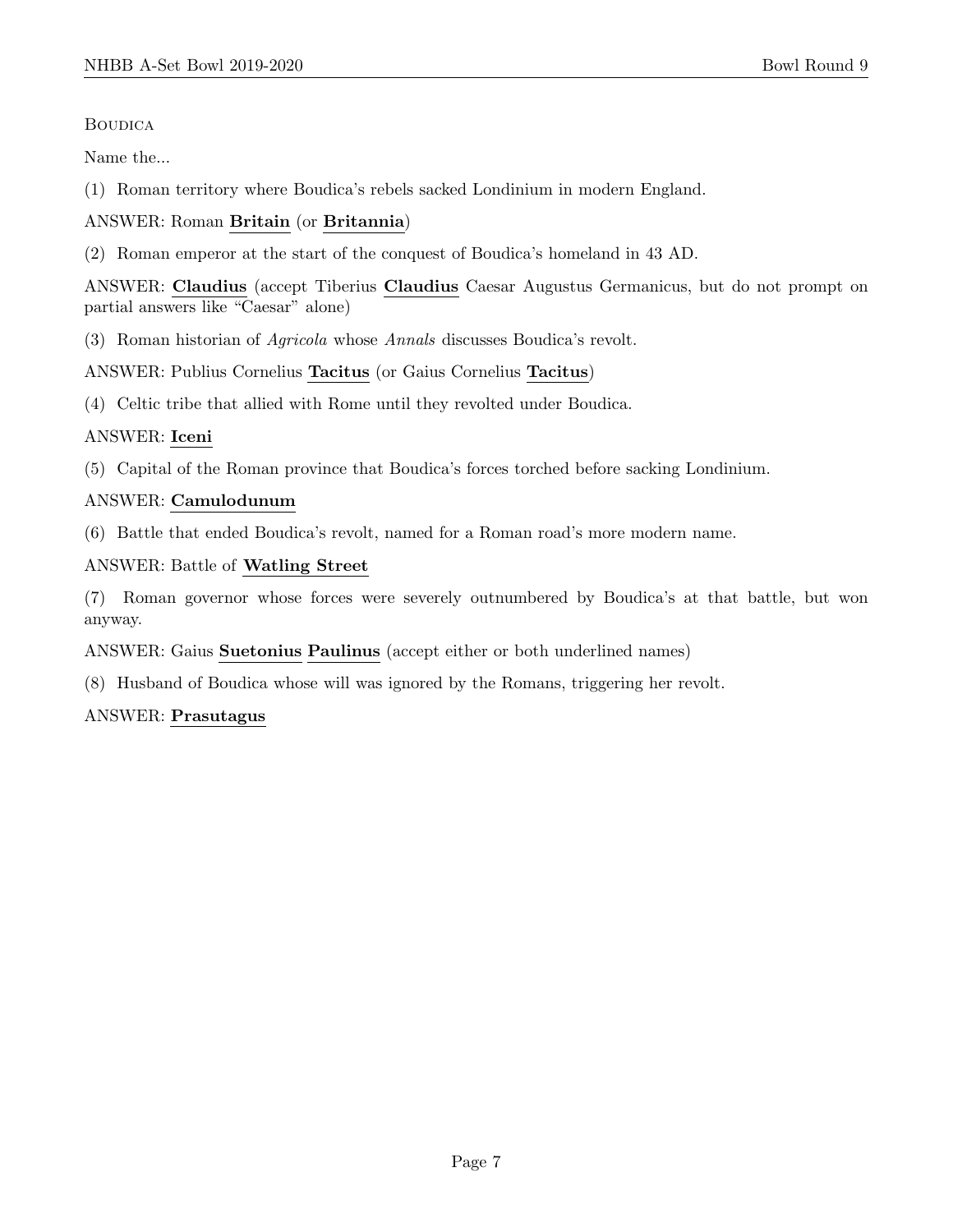MEXICAN REVOLUTION

Name the...

(1) Commander of the Division del Norte who led a 1916 raid on Columbus, New Mexico.

ANSWER: Francisco "Pancho" Villa (accept José Doroteo Arango Arámbula)

(2) President, advised by the cientificos, who was challenged by Francisco Madero as the target of the initial rebellion in 1910.

ANSWER: (José de la Cruz) Porfirio Diaz Mori

(3) Rebel from Morelos who led an agrarian movement and who names a modern militant group.

ANSWER: Emiliano Zapata Salazar (accept Zapatistas)

(4) February 1913 event in which violent chaos erupted after the assassination of Madero.

ANSWER: Ten Tragic Days (accept La Decena Trágica; prompt on "assassination of Francisco Madero" if given early)

(5) Man who rose to power after that February 1913 event; the Germans helped him flee a year later.

ANSWER: (José) Victoriano Heurta Márquez

(6) Man whose Constitutionalist Army ousted the previous answer; he was assassinated in the wake of the Plan of Agua Prieta.

ANSWER: (José) Venustiano Carranza Garza

(7) Plan written by Madero that attacked the legitimacy of the 1910 elections, triggering the revolution.

ANSWER: Plan of San Luis (de) Potosi

(8) Populist politician who declared state atheism and was in power at the start of the Cristero War.

ANSWER: (Francisco) Plutarco Eliás Calles Campuzano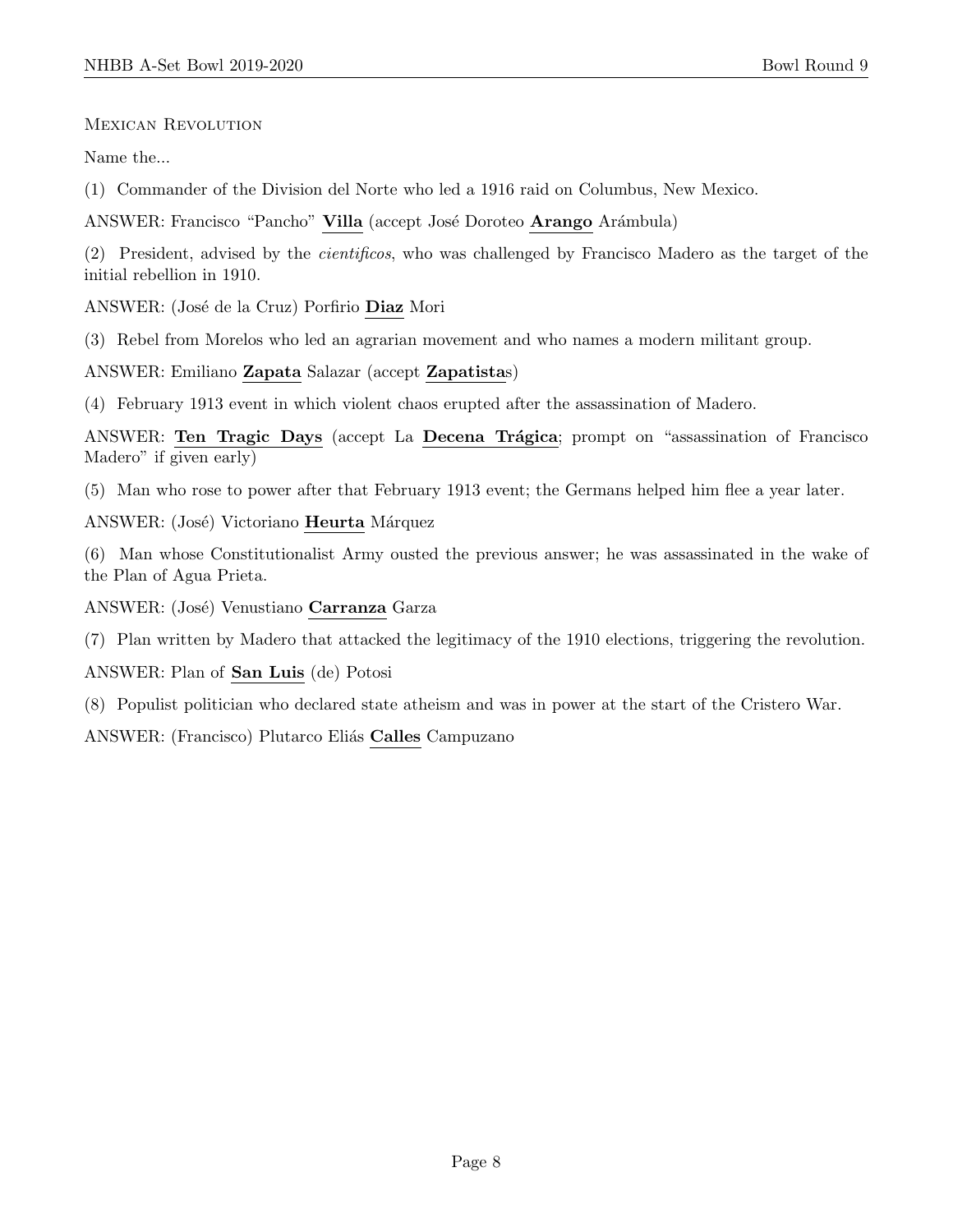# Fourth Quarter

(1) Virginia Axline's book *Dibs in Search of Self* describes the use of play therapy to help one of these people overcome emotional dormancy. Sigmund Freud's only known case of treating these people featured a patient with a fear of horses. The  $(+)$  visual cliff tested depth perception in these people, who were the topic of Elizabeth Loftus' false memory experiment "lost in the (\*) mall." The preoperational stage is part of Jean Piaget's model of the development of, for ten points, what people whose interaction with dolls was studied by Kenneth and Mamie Clark for the Brown v. Board case?

ANSWER: children (accept any equivalent, including infants, kids, babies, etc.)

(2) One of this man's sons was executed for killing Ulrich II of Celje. After giving a loan to Holy Roman Emperor Sigismund, this man was gifted royal incomes on the Maros River and was mentioned as a vlach. Juan Carvajal called this man "the Maccabeus of our time," and  $(+)$  Pope Callixtus III urged bells to be rung every day to pray for defenders led by this man. This man, who married Elizabeth Szilági, had a son who led the  $(*)$  Black Army to capture Vienna. This father of Matthias Corvinus led the Long Campaign and won the Battle of Varna. For ten points, name this Hungarian general who successfully defended Belgrade against the Ottomans in 1456.

ANSWER: Janos Hunyadi (or John Hunyadi)

(3) This man, who reverse-engineered the manufacture of Nuremburg Bronze Powder and patented a method for making a ribbon of plate glass, offered James Nasmyth a one-third share in his most famous invention. William Kelly also experimented with this man's primary discovery, whose use drove the growth of Sheffield in England. (+) Gilchrist and Thomas modified this man's work for use on high phosphorus material, and the open hearth (\*) furnace rendered this man's work largely obsolete. For ten points, name this English inventor of a method for blowing air into molten pig iron, a revolution in modern steelmaking.

#### ANSWER: Henry Bessemer

(4) This man's supporters burned down the Dayton Journal after his arrest, which the president offered to overturn in the Birchard Letter. As a defense lawyer trying to demonstrate how how the plaintiff could have accidentally shot himself, this man  $(+)$ accidentally shot himself and died the following day. This man was arrested for violating General Order 38 after giving a speech at Mount Vernon claiming that "Defeat, debt, and taxation" were the work of  $(*)$  "King Lincoln." For ten points, name this head of the Copperhead faction in the Civil War who was exiled to the Confederacy in May 1863.

#### ANSWER: Clement Vallandigham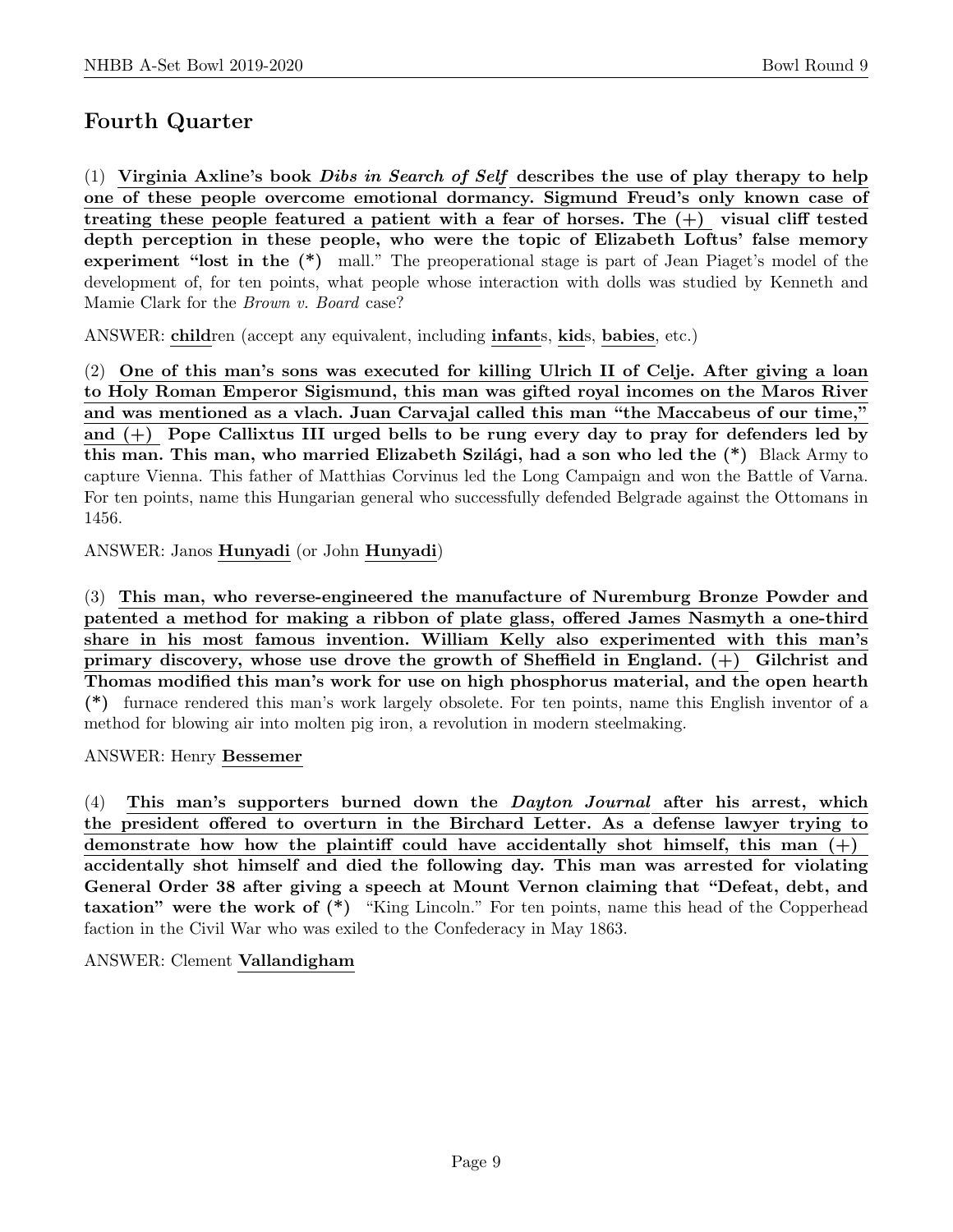(5) This desert is home to the ruins of Shivta, which was built as a rest stop for Byzantine pilgrims. Haluz and Nitzana were both founded in this desert by the Namataen people. The city of  $(+)$  Eilat was founded at the southern end of this desert as a port for copper mined in the Timna Valley. The largest Bedouin majority city in the world, (\*) Rahat, is located in this desert, whose largest city was looted by the Haganah following a war that expelled the Egyptians from this desert. Beersheba is sometimes referred to as the "Capital" of, for ten points, what triangular desert in southern Israel?

#### ANSWER: Negev Desert (or an-Naqab)

(6) A king of this empire issued coinage that featured the motto "May this please the people." Zoscales was listed as the leader of this empire in the Periplus of the Erythraean Sea. This exporter of ivory traded extensively with the Himyarites of  $(+)$  Yemen. A tutor to a king of this empire named Frumentius became the first head of this empire's church after it converted to Christianity in the  $(*)$  fourth century. The capital of this empire is said to contain the Ark of the Covenant, and it was located along the Red Sea. For ten points, name this early African Empire in modern-day Eritrea and Ethiopia.

#### ANSWER: Kingdom of Axum

(7) This politician's demands for strong nuclear growth contributed to a fire at the Windscale Plant. This politician replaced his old friend Selwyn Lloyd and seven other cabinet members within 24 hours in what became known as Britain's  $(+)$  Night of the Long Knives. This politician was forced to resign after a scandal involving his Secretary of War, John (\*) Profumo, having an extramarital affair. This man's disapproval of apartheid became clear in a pro-decolonization speech. For ten points, name this Prime Minister who delivered the Wind of Change address.

#### ANSWER: Harold Macmillan

(8) This man was saved from being burnt alive by Mohawk Indians after rain and a French officer intervened. As a member of the Sons of Liberty, he threatened to level Connecticut Governor Thomas Fitch's home if Stamp Tax paper was not given up. Under George Washington, this man was forced to retreat from the Battle of  $(+)$  Long Island, and he faced court martial after losing Forts Clinton and Montgomery. As a major general in the Continental Army, this man may have told William (\*) Prescott to give the order, "Don't fire until you see the whites of their eyes." For ten points, name this general who fought at the Battle of Bunker Hill.

#### ANSWER: Israel Putnam